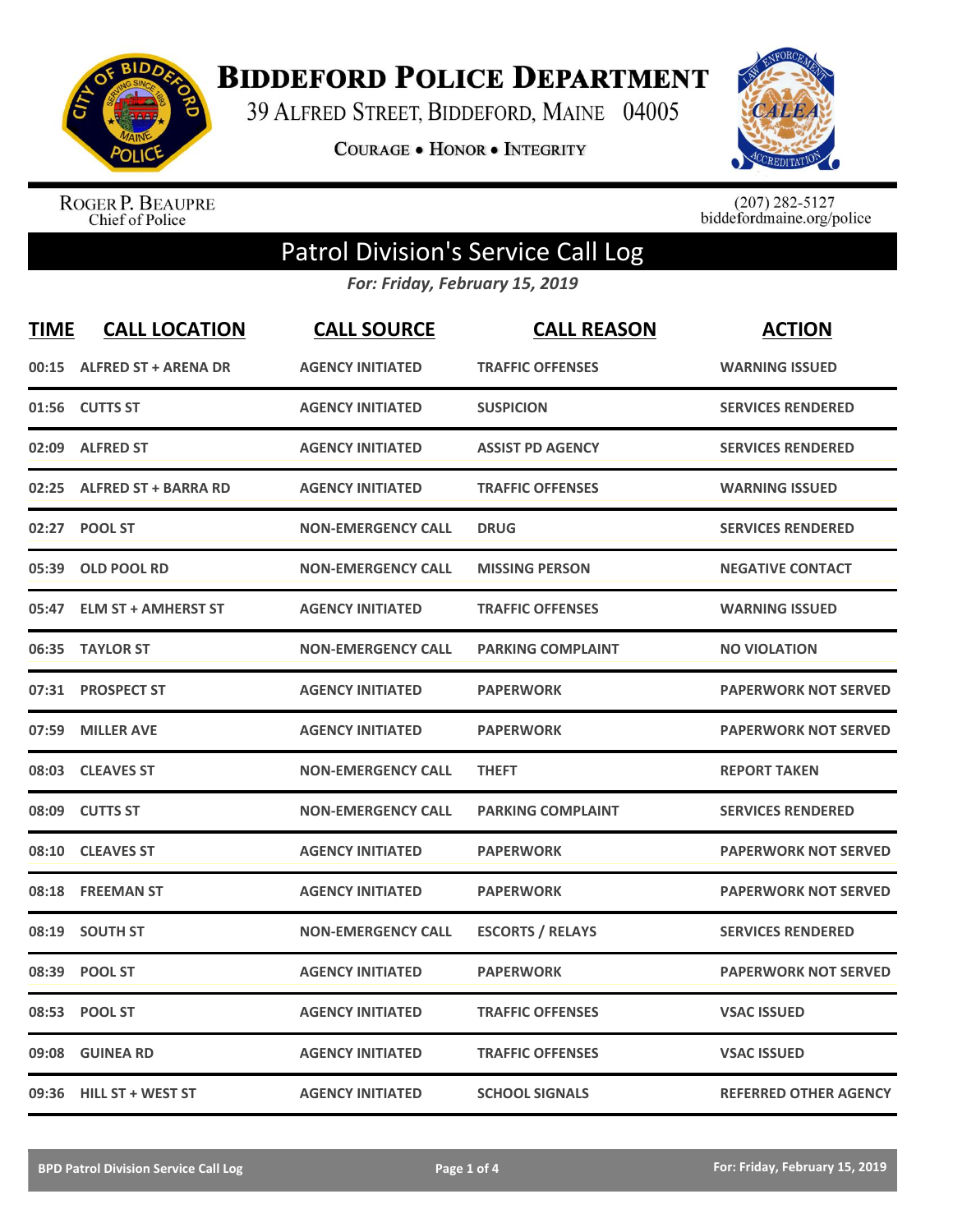| <b>TIME</b> | <b>CALL LOCATION</b>     | <b>CALL SOURCE</b>        | <b>CALL REASON</b>                 | <b>ACTION</b>                |
|-------------|--------------------------|---------------------------|------------------------------------|------------------------------|
|             | 09:36 JOSHUA DR          | <b>AGENCY INITIATED</b>   | <b>PAPERWORK</b>                   | <b>PAPERWORK NOT SERVED</b>  |
| 09:47       | <b>GUINEA RD</b>         | <b>AGENCY INITIATED</b>   | <b>TRAFFIC OFFENSES</b>            | <b>WARNING ISSUED</b>        |
|             | 09:48 MAPLEWOOD AVE      | <b>AGENCY INITIATED</b>   | <b>HARASSMENT</b>                  | <b>REPORT TAKEN</b>          |
|             | 09:57 RAYMOND ST         | <b>AGENCY INITIATED</b>   | <b>PAPERWORK</b>                   | <b>PAPERWORK NOT SERVED</b>  |
|             | 10:21 SOUTH ST           | <b>AGENCY INITIATED</b>   | <b>PAPERWORK</b>                   | <b>PAPERWORK NOT SERVED</b>  |
|             | 10:35 SOUTH ST           | <b>AGENCY INITIATED</b>   | <b>PAPERWORK</b>                   | <b>PAPERWORK NOT SERVED</b>  |
|             | 10:38 BACON ST           | <b>AGENCY INITIATED</b>   | <b>PARKING COMPLAINT</b>           | <b>VEHICLE TOWED</b>         |
|             | 10:47 ALFRED ST          | <b>AGENCY INITIATED</b>   | <b>PAPERWORK</b>                   | <b>PAPERWORK SERVED</b>      |
|             | 10:53 HILL ST + RITZ AVE | <b>AGENCY INITIATED</b>   | <b>TRAFFIC OFFENSES</b>            | <b>WARNING ISSUED</b>        |
|             | 10:58 ALFRED ST          | <b>NON-EMERGENCY CALL</b> | <b>THEFT</b>                       | <b>REPORT TAKEN</b>          |
|             | 11:02    FOSS ST         | <b>WALK-IN AT STATION</b> | <b>THEFT</b>                       | <b>SERVICES RENDERED</b>     |
|             | 11:09 ALFRED ST          | <b>AGENCY INITIATED</b>   | <b>TRAFFIC OFFENSES</b>            | <b>WARNING ISSUED</b>        |
|             | 11:21 ALFRED ST          | <b>AGENCY INITIATED</b>   | <b>DRUG BOX</b>                    | <b>SERVICES RENDERED</b>     |
|             | 11:57 ALFRED ST          | <b>NON-EMERGENCY CALL</b> | <b>FRAUD (INSUFFICIENT FUNDS)</b>  | <b>CIVIL COMPLAINT</b>       |
|             | 11:57 ACORN ST           | <b>AGENCY INITIATED</b>   | <b>PRO-ACTIVE DV RESPONSE TEAM</b> | <b>NO VIOLATION</b>          |
|             | 12:01 WESTERN AVE        | <b>AGENCY INITIATED</b>   | <b>PRO-ACTIVE DV RESPONSE TEAM</b> | <b>NEGATIVE CONTACT</b>      |
|             | 12:04 FREEMAN ST         | <b>AGENCY INITIATED</b>   | <b>PRO-ACTIVE DV RESPONSE TEAM</b> | <b>NEGATIVE CONTACT</b>      |
|             | 12:06 ACORN ST           | <b>NON-EMERGENCY CALL</b> | <b>PARKING COMPLAINT</b>           | <b>SERVICES RENDERED</b>     |
|             | 12:10 MASON ST           | <b>AGENCY INITIATED</b>   | <b>PRO-ACTIVE DV RESPONSE TEAM</b> | <b>NEGATIVE CONTACT</b>      |
|             | 12:48 CHERRYFIELD AVE    | <b>AGENCY INITIATED</b>   | <b>PAPERWORK</b>                   | <b>PAPERWORK NOT SERVED</b>  |
|             | <b>13:51 MAIN ST</b>     | <b>NON-EMERGENCY CALL</b> | <b>SUSPICION</b>                   | <b>NO VIOLATION</b>          |
|             | 14:01 ALFRED ST          | <b>AGENCY INITIATED</b>   | <b>PAPERWORK</b>                   | <b>REFERRED OTHER AGENCY</b> |
|             | 14:05 WESTERN AVE        | <b>WALK-IN AT STATION</b> | <b>VIOL OF BAIL CONDITIONS</b>     | <b>REFERRED OTHER AGENCY</b> |
|             | 14:08 DECARY RD          | <b>AGENCY INITIATED</b>   | <b>PAPERWORK</b>                   | <b>PAPERWORK NOT SERVED</b>  |
|             | 14:14 ALFRED ST          | <b>AGENCY INITIATED</b>   | <b>COURT ORDERED CHECK IN</b>      | <b>SERVICES RENDERED</b>     |
|             | 14:14 HILL ST            | <b>E-911 CALL</b>         | 911 MISUSE                         | <b>SERVICES RENDERED</b>     |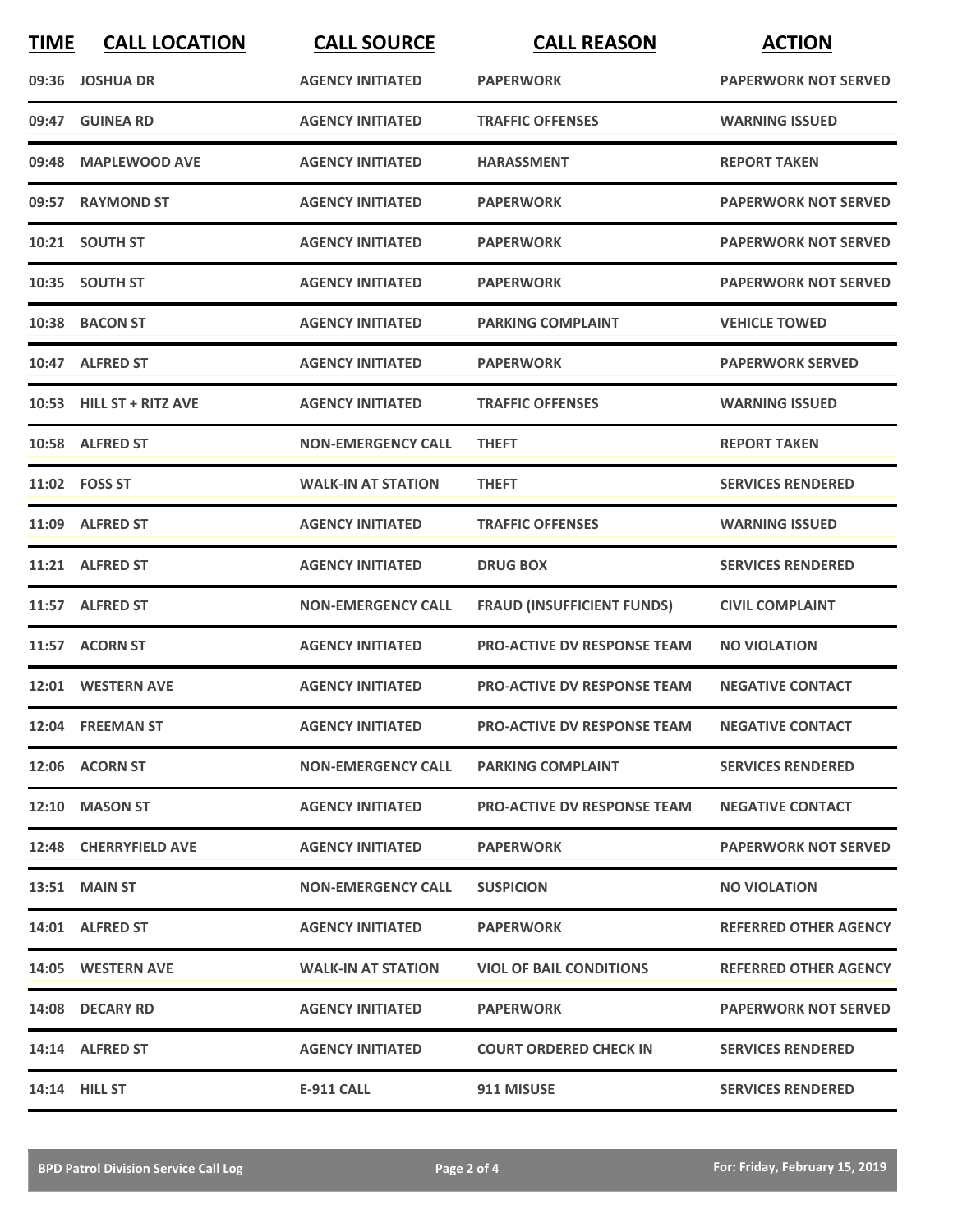| <b>TIME</b> | <b>CALL LOCATION</b>                                                                                    | <b>CALL SOURCE</b>                                      | <b>CALL REASON</b>            | <b>ACTION</b>                |
|-------------|---------------------------------------------------------------------------------------------------------|---------------------------------------------------------|-------------------------------|------------------------------|
|             | 14:20 POOL ST                                                                                           | <b>AGENCY INITIATED</b>                                 | <b>TRAFFIC OFFENSES</b>       | <b>VSAC ISSUED</b>           |
|             | 15:06 ALFRED ST                                                                                         | <b>AGENCY INITIATED</b>                                 | <b>TRAFFIC OFFENSES</b>       | <b>WARNING ISSUED</b>        |
|             | 15:12 ALFRED ST                                                                                         | <b>AGENCY INITIATED</b>                                 | <b>TRAFFIC OFFENSES</b>       | <b>WARNING ISSUED</b>        |
|             | 15:12 VICTORY LN                                                                                        | <b>E-911 CALL</b>                                       | 911 MISUSE                    | <b>WARNING ISSUED</b>        |
|             | 15:24 GRAHAM ST                                                                                         | <b>AGENCY INITIATED</b>                                 | <b>TRAFFIC OFFENSES</b>       | <b>VSAC ISSUED</b>           |
|             | 15:31 FRANKLIN ST                                                                                       | <b>AGENCY INITIATED</b>                                 | <b>PARKING COMPLAINT</b>      | <b>PARKING TICKET ISSUED</b> |
|             | 15:31 ALFRED ST + MEDICAL CENTER D AGENCY INITIATED                                                     |                                                         | <b>TRAFFIC OFFENSES</b>       | <b>WARNING ISSUED</b>        |
|             | 15:36 ALFRED ST                                                                                         | <b>WALK-IN AT STATION</b>                               | <b>PAPERWORK</b>              | <b>PAPERWORK SERVED</b>      |
|             | 15:39 PRECOURT ST + MORIN ST                                                                            | <b>AGENCY INITIATED</b>                                 | <b>TRAFFIC OFFENSES</b>       | <b>WARNING ISSUED</b>        |
|             | 15:48 ELM ST                                                                                            | <b>WALK-IN AT STATION</b>                               | <b>ESCORTS / RELAYS</b>       | <b>SERVICES RENDERED</b>     |
|             | 15:50 ELM ST                                                                                            | <b>AGENCY INITIATED</b>                                 | <b>TRAFFIC OFFENSES</b>       | <b>VSAC ISSUED</b>           |
|             | 15:51 ELM ST + WEST ST                                                                                  | <b>AGENCY INITIATED</b>                                 | <b>TRAFFIC OFFENSES</b>       | <b>WARNING ISSUED</b>        |
|             | <b>16:03 MAIN ST</b>                                                                                    | <b>AGENCY INITIATED</b>                                 | <b>TRAFFIC OFFENSES</b>       | <b>WARNING ISSUED</b>        |
|             | 16:07 ALFRED ST                                                                                         | <b>NON-EMERGENCY CALL</b>                               | <b>COURT ORDERED CHECK IN</b> | <b>SERVICES RENDERED</b>     |
|             | 16:14 MAY ST + YALE ST                                                                                  | <b>AGENCY INITIATED</b>                                 | <b>TRAFFIC OFFENSES</b>       | <b>VSAC ISSUED</b>           |
|             | 16:20 POOL ST                                                                                           | <b>NON-EMERGENCY CALL</b>                               | <b>PAPERWORK</b>              | <b>NEGATIVE CONTACT</b>      |
|             | 16:23 BACON ST<br>OFFENDER: REGINA A GILBERT  AGE: 29  RESIDENT OF: SACO, ME<br><b>CHARGE: BURGLARY</b> | NON-EMERGENCY CALL ASSIST PD AGENCY                     |                               | <b>CITATION ISSUED</b>       |
|             |                                                                                                         | <b>CHARGE: THEFT BY UNAUTHORIZED TAKING OR TRANSFER</b> |                               |                              |
|             | 16:26 ELM ST                                                                                            | <b>AGENCY INITIATED</b>                                 | <b>TRAFFIC OFFENSES</b>       | <b>VSAC ISSUED</b>           |
|             | <b>16:35 MARINER WAY</b>                                                                                | <b>AGENCY INITIATED</b>                                 | <b>TRAFFIC OFFENSES</b>       | <b>WARNING ISSUED</b>        |
|             | 16:39 ALFRED ST                                                                                         | E-911 CALL                                              | <b>DRUG OVERDOSE</b>          | <b>TRANSPORT TO HOSPITAL</b> |
|             | 16:46 POOL ST                                                                                           | <b>WALK-IN AT STATION</b>                               | <b>HARASSMENT</b>             | <b>FIELD INTERVIEW</b>       |
|             | 18:24 SOUTH ST                                                                                          | <b>NON-EMERGENCY CALL</b>                               | <b>SUSPICION</b>              | <b>NO VIOLATION</b>          |
|             | 18:32 DECARY RD                                                                                         | <b>AGENCY INITIATED</b>                                 | <b>PAPERWORK</b>              | <b>PAPERWORK SERVED</b>      |
|             | 18:44 WASHINGTON ST                                                                                     | <b>AGENCY INITIATED</b>                                 | <b>CRIMINAL MISCHIEF</b>      | <b>REPORT TAKEN</b>          |
|             | 18:59 OAK ST                                                                                            | <b>WALK-IN AT STATION</b>                               | <b>HARASSMENT</b>             | <b>REFERRED OTHER AGENCY</b> |
|             |                                                                                                         |                                                         |                               |                              |